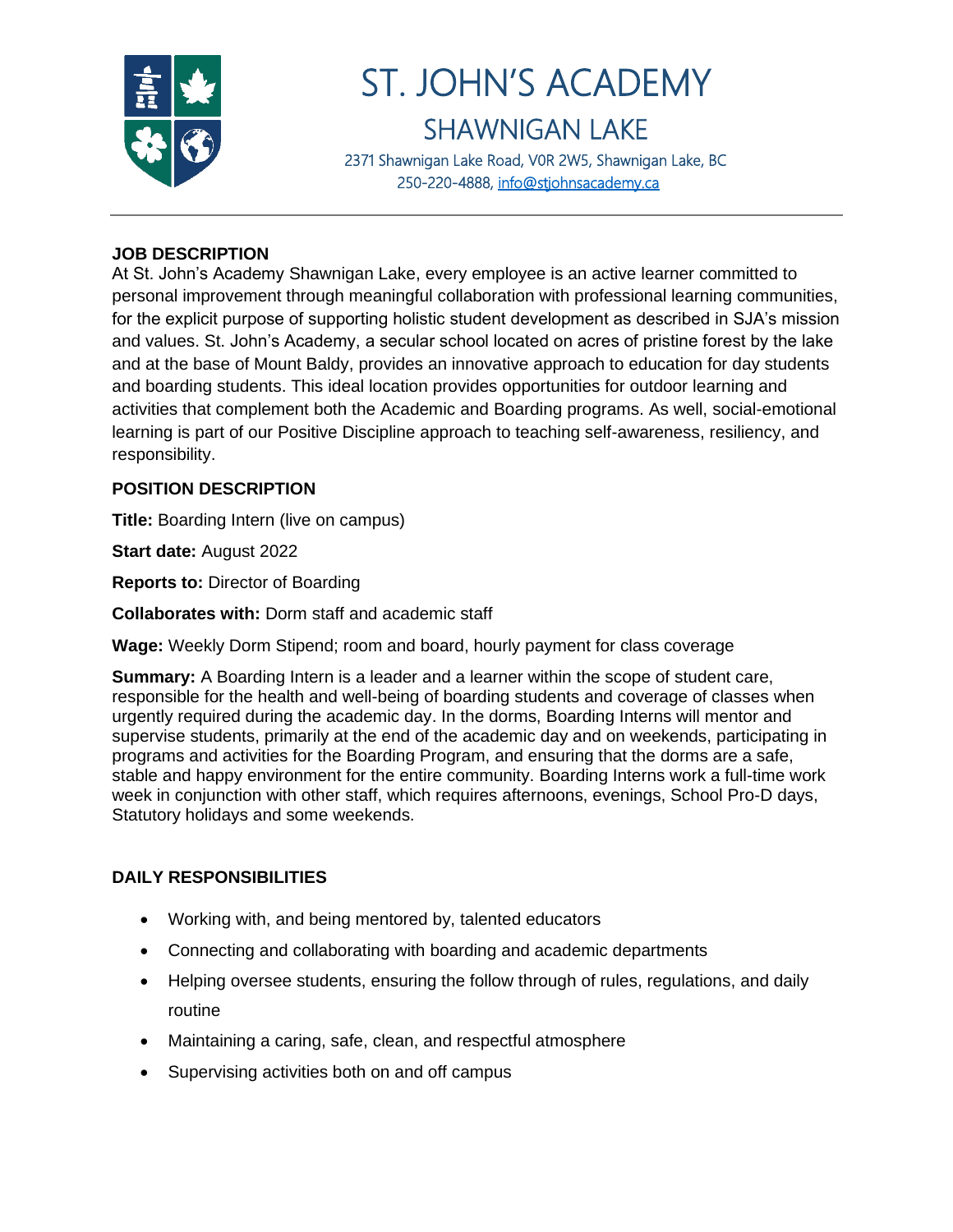- Provide support for students and maintain empathy for the social and emotional issues adolescents may face in a boarding school setting
- Classroom teacher substitute in urgent situations when a TOC is unavailable

# **EDUCATION, EXPERIENCE AND SKILLS**

- Experience working in a boarding program preferred
- Experience in education and/or pre-education candidates preferred
- Knowledge of the social and emotional health issues for adolescents
- Evaluation strategies for situational needs
- Knowledge of, and experience with, international cultures and Indigenous worldviews
- Excellent interpersonal, written and oral communication skills
- Respect, dignity and inclusion for all members of the community
- Collaborative mind-set and courageous approach to adversity
- Ability to be flexible and adaptable
- Proven work ethic with utmost integrity
- Enthusiasm, eagerness and genuine interest in all aspects of the school's success
- Ability to deal with people, and in particular, adolescents, sensitively, empathetically, tactfully, consistently and professionally at all times
- First Aid is an asset
- All new employees must provide a clean drivers abstract
- All new employees are to clear a Criminal Record Review

#### **Benefits:**

- Extended health care
- Vision and Dental care
- Life insurance

# **HOW TO APPLY**

# **Applicants are to provide:**

- One-page maximum cover letter
- CV / resume
- Three (3) references
- Verification of qualifications (post-secondary degree and/ or other relevant qualifications)

Send application package to [careers@stjohnsacademy.ca](mailto:careers@stjohnsacademy.ca)